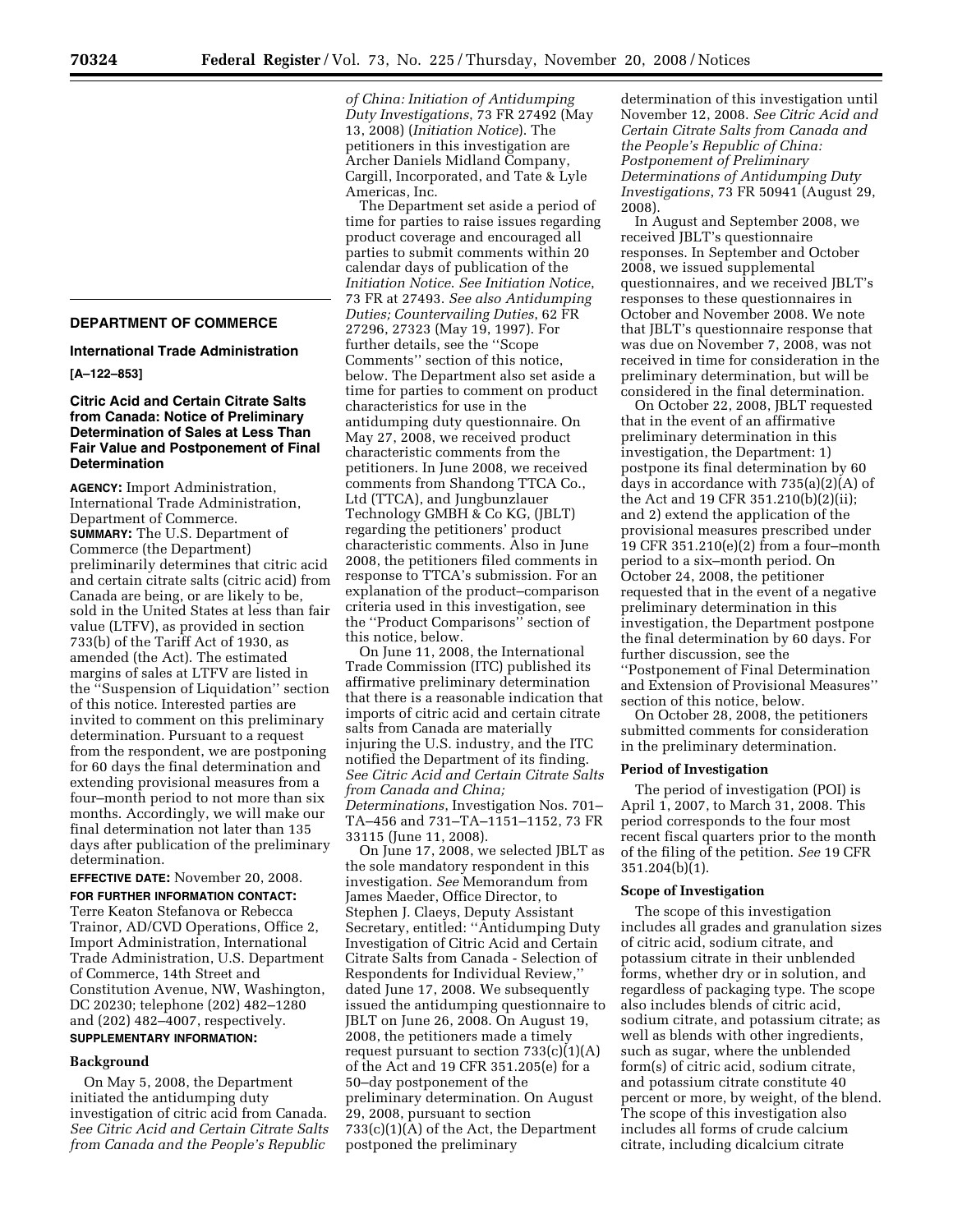monohydrate, and tricalcium citrate tetrahydrate, which are intermediate products in the production of citric acid, sodium citrate, and potassium citrate. The scope of this investigation does not include calcium citrate that satisfies the standards set forth in the United States Pharmacopeia and has been mixed with a functional excipient, such as dextrose or starch, where the excipient constitutes at least 2 percent, by weight, of the product. The scope of this investigation includes the hydrous and anhydrous forms of citric acid, the dihydrate and anhydrous forms of sodium citrate, otherwise known as citric acid sodium salt, and the monohydrate and monopotassium forms of potassium citrate. Sodium citrate also includes both trisodium citrate and monosodium citrate, which are also known as citric acid trisodium salt and citric acid monosodium salt, respectively. Citric acid and sodium citrate are classifiable under 2918.14.0000 and 2918.15.1000 of the Harmonized Tariff Schedule of the United States (HTSUS), respectively. Potassium citrate and crude calcium citrate are classifiable under 2918.15.5000 and 3824.90.9290 of the HTSUS, respectively. Blends that include citric acid, sodium citrate, and potassium citrate are classifiable under 3824.90.9290 of the HTSUS. Although the HTSUS subheadings are provided for convenience and customs purposes, the written description of the merchandise is dispositive.

### **Scope Comments**

In accordance with the preamble to the Department's regulations (*see Antidumping Duties; Countervailing Duties*, 62 FR 27296, 27323 (May 19, 1997)), in our *Initiation Notice* we set aside a period of time for parties to raise issues regarding product coverage, and encouraged all parties to submit comments within 20 calendar days of publication of the *Initiation Notice*. On May 23, 2008, and June 3, 2008, respectively, Chemrom Inc. and L. Perrigo Company timely filed comments concerning the scope of this investigation and the concurrent antidumping duty and countervailing duty investigation of citric acid and certain citrate salts from the People's Republic of China. The petitioners responded to these comments on June 16, 2008.

On August 6, 2008, the Department issued a memorandum to the file regarding the petitioners' proposed amendments to the scope of the investigations. In response, on August 11, 2008, L. Perrigo Company and the petitioners submitted comments to

provide clarification of the term 'unrefined'' calcium citrate. We analyzed the comments of the interested parties regarding the scope of this investigation. *See* September 10, 2008, Memorandum to Stephen J. Claeys, Deputy Assistant Secretary for Import Administration, re: Antidumping Duty Investigations of Citric Acid and Certain Citrate Salts from Canada and the People's Republic of China (PRC), and Countervailing Duty Investigation of Citric Acid and Certain Citrates Salts from the PRC, ''Whether to Amend the Scope of these Investigations to Exclude Monosodium Citrate and to Further Define the Product Referred to as Unrefined Calcium Citrate''' (Scope Memo). Our position on these comments, as set out in the Scope Memo, are incorporated in the ''Scope of the Investigation'' section above.

#### **Product Comparisons**

We have taken into account the comments that were submitted by the interested parties concerning product– comparison criteria. In accordance with section 771(16) of the Act, all products produced by the respondent covered by the description in the ''Scope of Investigation'' section, above, and sold in Canada during the POI are considered to be foreign like product for purposes of determining appropriate product comparisons to U.S. sales. We have relied on four criteria to match U.S. sales of subject merchandise to comparison–market sales of the foreign like product: 1) type, 2) form, 3) grade, and 4) particle size. Where there were no sales of identical merchandise in the home market made in the ordinary course of trade to compare to U.S. sales, we compared U.S. sales to the next most similar foreign like product on the basis of the characteristics listed above.

### **Date of Sale**

The Department normally will use the date of invoice, as recorded in the producer's or exporter's records kept in the ordinary course of business, as the date of sale. However, the Department's regulations provide that the Department may use a date other than the date of invoice if the Secretary is satisfied that a different date better reflects the date on which the exporter or producer establishes the material terms of sale (*e.g.*, price and quantity). *See* 19 CFR 351.401(i); *see* also *Allied Tube and Conduit Corp. v. United States*, 132 F. Supp. 2d 1087, 1090–92 (CIT 2001). In this case, JBLT indicated in its questionnaire responses that it made certain sales subject to long–term contracts in both the United States and Canada during the POI. For the sales

covered by these agreements, JBLT reported the contract date as the date of sale in its home market and U.S. sales listings, claiming that the material terms of sale were fixed at the time these contracts were signed. For all other sales that were not covered by these agreements, JBLT reported the date of invoice as the date of sale. In its responses to the Department's questionnaires, JBLT provided sample documentation of the types of long–term contracts that were in effect during the POI, and a detailed explanation of the nature of these agreements. JBLT stated that: 1) in some instances the invoice price differed from the price established in the contract, usually as a result of extra services being provided to the customer that were not covered by the  $control$ ; 2) customers might change delivery destinations, packaging, granulation, or lead times after a contract was signed, which would result in a change to the price; and 3) the contracts were not ''take or pay'' contracts; therefore, the actual volumes sold for the contracted period might be more or less than the contracted volumes. *See* JBLT's October 15, 2008, Supplemental Questionnaire Response at 6–9.

As the information on the record indicates that the material terms of sale (*e.g.*, price and quantity) are subject to change after the date the sales contracts are signed, we preliminary determine that the invoice date better reflects the date on which the producer/exporter established the material terms of sale. Therefore, for purposes of the preliminary determination, we used the invoice date as the date of sale for all home market and U.S. sales, in accordance with our normal practice.

#### **Fair Value Comparisons**

To determine whether sales of citric acid from Canada to the United States were made at LTFV, we compared the constructed export price (CEP)<sup>2</sup> to normal value (NV), as described in the ''Constructed Export Price'' and ''Normal Value'' sections of this notice. In accordance with section  $777A(d)(1)$ of the Act, we compared POI weighted– average CEPs to POI weighted–average NVs.

# **Constructed Export Price**

In accordance with section 772(b) of the Act, we calculated CEP for those sales where the subject merchandise

<sup>1</sup>Such changes to price between date of contract and date of invoice are evident in JBLT's revised home market and U.S. sales databases submitted on October 14, 2008.

<sup>2</sup>All of JBLT's sales in the U.S. market during the POI were CEP sales.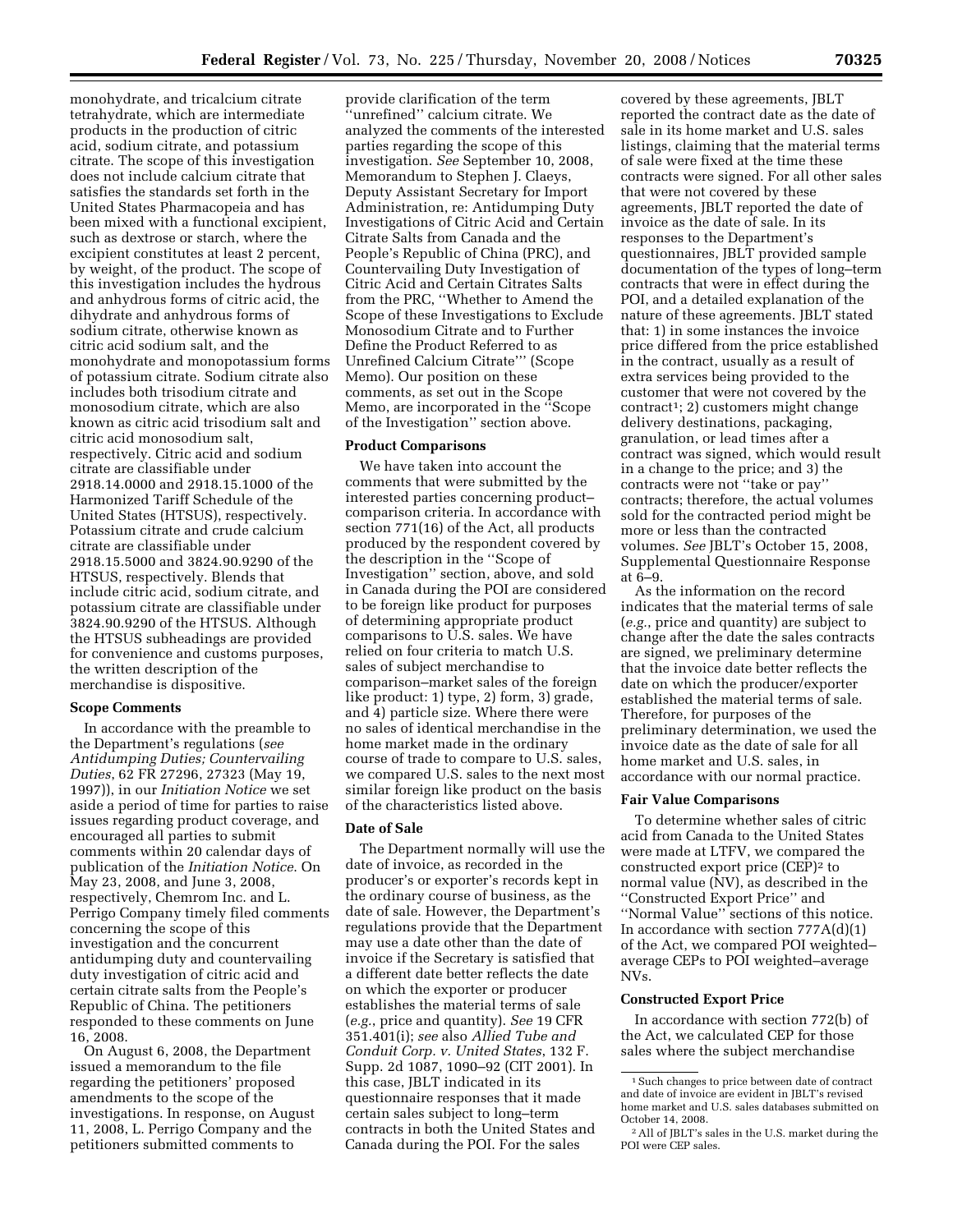was first sold (or agreed to be sold) in the United States before or after the date of importation by or for the account of the producer or exporter of such merchandise, or by a seller affiliated with the producer or exporter, to a purchaser not affiliated with the producer or exporter.

We based CEP on packed, ex–factory or delivered prices to unaffiliated purchasers in the United States. When appropriate, we adjusted the starting prices for billing adjustments, rebates and interest revenue, in accordance with 19 CFR 351.401(c). We made deductions for movement expenses, where appropriate, in accordance with section 772(c)(2)(A) of the Act; these expenses included foreign inland freight from the plant to the port of exportation, foreign inland insurance, foreign brokerage and handling, U.S. brokerage and handling, U.S. inland freight from port to warehouse, U.S. warehousing, U.S. inland freight from warehouse to the unaffiliated customer, and U.S. inland insurance. In accordance with section 772(d)(1) of the Act and 19 CFR 351.402(b), we deducted those selling expenses associated with economic activities occurring in the United States, including direct selling expenses (*i.e.*, credit expenses), and indirect selling expenses (including inventory carrying costs). We also deducted from CEP an amount for profit in accordance with sections 772(d)(3) and (f) of the Act.

For discussion of adjustments made to JBLT's reported U.S. sales data, see Memorandum to The File entitled: ''Preliminary Determination Margin Calculation for Jungbunzlauer Technology GMBH & Co KG (JBLT),'' dated November 12, 2008.

#### **Normal Value**

# *A. Home Market Viability and Comparison–Market Selection*

To determine whether there is a sufficient volume of sales in the home market to serve as a viable basis for calculating NV (*i.e.*, the aggregate volume of home market sales of the foreign like product is equal to or greater than five percent of the aggregate volume of U.S. sales), we compared JBLT's volume of home market sales of the foreign like product to its volume of U.S. sales of the subject merchandise. *See* section 773(a)(1)(C) of the Act. Based on this comparison, we determined that JBLT had a viable home market during the POI. Consequently, we based NV on home market sales.

# *B. Level of Trade*

In accordance with section  $773(a)(1)(B)$  of the Act, to the extent practicable, we determine NV based on sales in the comparison market at the same level of trade (LOT) as the export price (EP) or CEP. Pursuant to 19 CFR 351.412(c)(1), the NV LOT is based on the starting price of the sales in the comparison market or, when NV is based on constructed value, the starting price of the sales from which we derive selling, general and administrative expenses, and profit. For EP sales, the U.S. LOT is based on the starting price of the sales in the U.S. market, which is usually from exporter to importer. For CEP sales, the U.S. LOT is based on the starting price of the U.S. sales, as adjusted under section 772(d) of the Act, which is from the exporter to the importer.

To determine whether NV sales are at a different LOT than EP or CEP sales, we examine stages in the marketing process and selling functions along the chain of distribution between the producer and the unaffiliated customer. *See* 19 CFR 351.412(c)(2). If the comparison–market sales are at a different LOT, and the difference affects price comparability, as manifested in a pattern of consistent price differences between the sales on which NV is based and comparisonmarket sales at the LOT of the export transaction, we make an LOT adjustment under section 773(a)(7)(A) of the Act. Finally, for CEP sales, if the NV level is more remote from the factory than the CEP level and there is no basis for determining whether the difference in levels between NV and CEP affects price comparability, we adjust NV under section 773(a)(7)(B) of the Act (the CEP–offset provision). *See Notice of Final Determination of Sales at Less Than Fair Value: Certain Cut–to-Length Carbon Steel Plate from South Africa*, 62 FR 61731 - 61733 (Nov. 19, 1997).

In this investigation, we obtained information from JBLT regarding the marketing stages involved in making its reported home market and U.S. sales, including a description of the selling activities performed by the respondent and its affiliates for each channel of distribution.

During the POI, JBLT reported that it sold citric acid to end–users and distributors through two channels of distribution in both the U.S. and home markets. JBLT stated that its selling process was basically the same for all channels of distribution. As the details of JBLT's reported selling functions for each channel of distribution are business proprietary, our analysis of these selling functions for purposes of determining whether different LOTs exist is contained in a separate memorandum to James Maeder, Director, AD/CVD Operations Office 2,

from the Team entitled ''Preliminary Level–of-Trade Analysis,'' dated November 12, 2008.

Based on our analysis, we find that the selling functions JBLT performed for each of its channels of distribution in the U.S. market were essentially the same, but for one selling function which we determined was not sufficient to warrant an LOT distinction between these channels. Therefore, we determined preliminarily that there is only one LOT (for CEP sales) in the U.S. market. Similarly, we found that the selling functions that JBLT (and its affiliates) performed for each of the channels of distribution in the home market were essentially the same, with the exception of certain selling activities which we determined were not sufficient to warrant a LOT distinction between these channels. Therefore, we determined preliminarily that there is only one LOT in the home market.

In comparing the home market LOT to the CEP LOT, we found that the selling activities performed by JBLT for its CEP sales were significantly fewer than the selling activities that it performed for its home market sales, and that the home– market LOT was more remote from the factory than the CEP LOT. Accordingly, we considered the CEP LOT to be different from the home–market LOT and to be at a less advanced stage of distribution than the home–market LOT.

Therefore, we could not match CEP sales to sales at the same LOT in the home market, nor could we determine an LOT adjustment based on JBLT's home market sales because there is only one LOT in the home market, and it is not possible to determine if there is a pattern of consistent price differences between the sales on which NV is based and home market sales at the LOT of the export transaction. *See* section 773(a)(7)(A) of the Act. Furthermore, we have no other information that provides an appropriate basis for determining an LOT adjustment. Consequently, because the data available do not form an appropriate basis for making an LOT adjustment but the home market LOT is at a more advanced stage of distribution than the CEP LOT, we made a CEP offset to NV in accordance with section 773(a)(7)(B) of the Act. The CEP offset is calculated as the lesser of: (1) the indirect selling expenses incurred on the home market sales, or (2) the indirect selling expenses deducted from the starting price in calculating CEP.

### *C. Cost of Production Analysis*

Based on our analysis of the petitioners' sales below cost of production (COP) allegation filed in the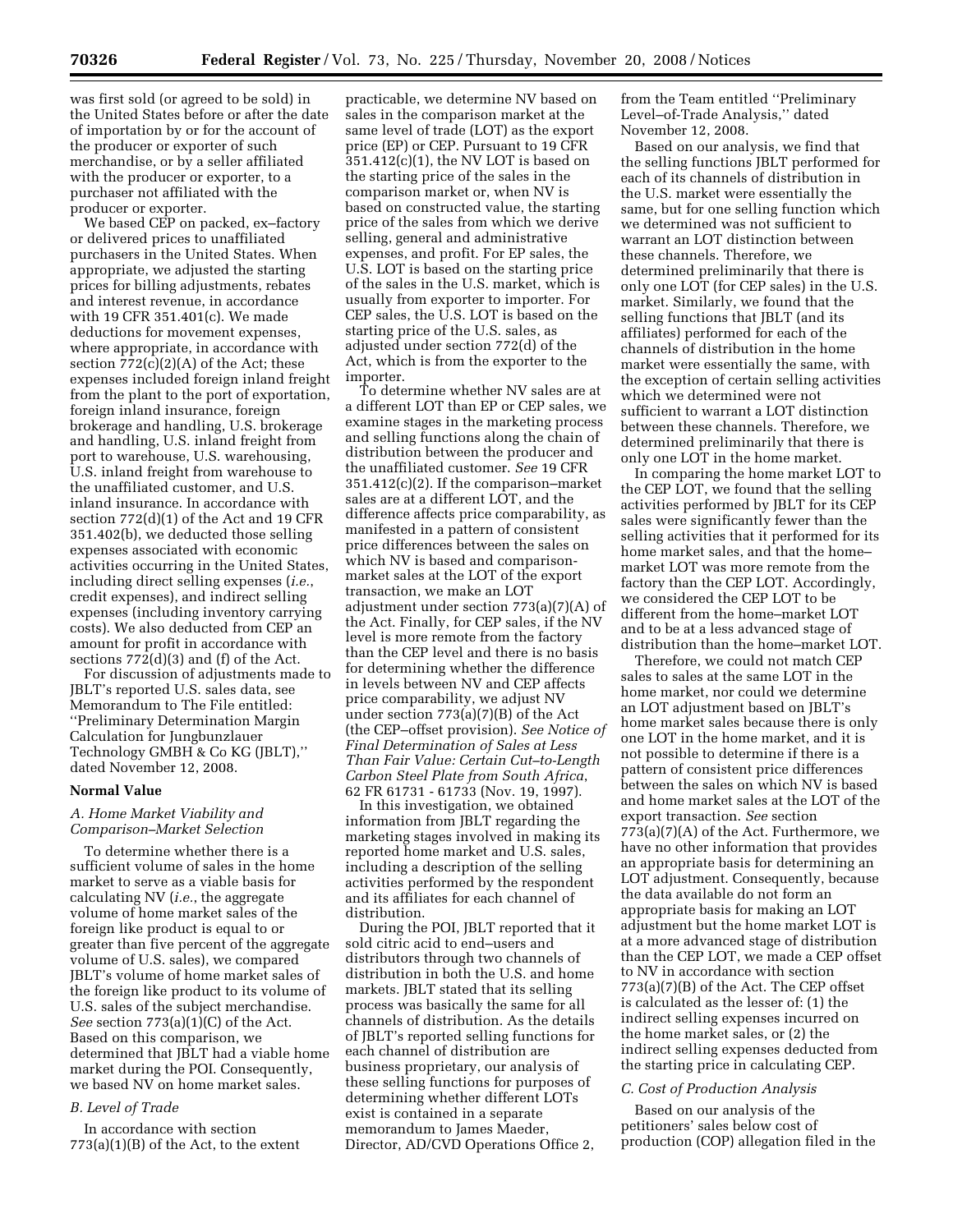petition,3 we found reasonable grounds to believe or suspect that citric acid sales were made in Canada at prices below the COP, and initiated a country– wide cost investigation. *See* section 773(b)(2)(A)(i) of the Act and *Initiation Notice* at 27494. Accordingly, pursuant to section 773(b) of the Act, we conducted a sales–below-cost investigation to determine whether JBLT's sales were made at prices below their respective COPs.

### 1. Calculation of Cost of Production

In accordance with section 773(b)(3) of the Act, we calculated COP based on the sum of the cost of materials and fabrication for the foreign like product, plus an amount for general and administrative expenses (G&A), interest expenses, and home market packing costs (see ''Test of Home Market Sales Prices'' section below for treatment of home market selling expenses and packing costs). We relied on the COP data submitted by JBLT in its October 27, 2008, supplemental response to section D of the questionnaire, except where noted below.

We adjusted the total cost of manufacturing for a major input used in the production of citric acid purchased from an affiliated company to reflect the higher of transfer price, market price, or cost in accordance with section 773(f)(3) of the Act. We recalculated the G&A expense ratio to include capital tax and consulting services. We applied the revised G&A expense ratio and the financial expense ratio to the total cost of manufacturing before our major input adjustment. For further discussion, see Memorandum from James Balog to Neal Halper, Director, Office of Accounting, Cost of Production and Constructed Value Calculation Adjustments for the Preliminary Determination – Jungbunzlauer Technology GMBH & Co KG dated November 12, 2008.

# 2. Test of Comparison–Market Sales Prices

On a product–specific basis, we compared the adjusted weighted– average COP to the home market sales of the foreign like product, as required under section 773(b) of the Act, to determine whether the sale prices were below the COP. For purposes of this comparison, we used the COP exclusive of selling and packing expenses. The prices were adjusted for billing adjustments and interest revenue, and were exclusive of any applicable

movement charges, direct and indirect selling expenses, and packing expenses.

# 3. Results of the COP Test

Pursuant to section  $773(b)(2)(C)(i)$  of the Act, where less than 20 percent of the respondent's sales of a given product were at prices less than the COP, we do not disregard any below– cost sales of that product because we determined that the below–cost sales were not made in ''substantial quantities.'' Where 20 percent or more of the respondent's sales of a given product during the POI were at prices less than COP, we determine that such sales have been made in ''substantial quantities.'' *See* section 773(b)(2)(C) of the Act. Further, we determine that the sales were made within an extended period of time, in accordance with section 773(b)(2)(B) of the Act, because we examine below–cost sales occurring during the entire POI. In such cases, because we compare prices to POI– average costs, we also determine that such sales were not made at prices which would permit recovery of all costs within a reasonable period of time, in accordance with section 773(b)(2)(D) of the Act.

In this case, we found that, for certain specific products, more than 20 percent of JBLT's sales were at prices less than the COP and, in addition, such sales did not provide for the recovery of costs within a reasonable period of time. We therefore excluded these sales and used the remaining sales as the basis for determining NV, in accordance with section 773(b)(1) of the Act.

# *D. Calculation of Normal Value Based on Comparison–Market Prices*

We based NV for JBLT on packed, ex– factory or delivered prices to unaffiliated customers in the home market. We made adjustments to the starting price, where appropriate, for billing adjustments and interest revenue in accordance with 19 CFR 351.401(c). We made deductions, where appropriate, for movement expenses, including inland freight and inland insurance, under section 773(a)(6)(B)(ii) of the Act.

Pursuant to section 773(a)(6)(C)(iii) of the Act and 19 CFR 351.410(b), we made, where appropriate, circumstance–of-sale adjustments for imputed credit expenses. We also deducted home market packing costs and added U.S. packing costs, in accordance with sections 773(a)(6)(A) and (B) of the Act. Finally, we made a CEP offset pursuant to section 773(a)(7)(B) of the Act and 19 CFR 351.412(f). We calculated the CEP offset as the lesser of the indirect selling

expenses on the home–market sales or the indirect selling expenses deducted from the starting price in calculating CEP.

# **Currency Conversion**

It is our normal practice to make currency conversions into U.S. dollars in accordance with section 773A(a) of the Act based on exchange rates in effect on the dates of the U.S. sales, as certified by the Federal Reserve Bank.

In the antidumping questionnaire, we instructed JBLT to report prices and expenses in the currency in which they were incurred. Nevertheless, in this case, JBLT reported data that had been converted from multiple currencies into Canadian dollars (CAD) in the home market, and U.S. dollars (USD) in the U.S. market because its company–wide electronic data processing system automatically converts all foreign currency transactions into the currency of the respective JBL Group entity at the moment of posting. According to JBLT, the entry of data and the currency conversion is a simultaneous process in its accounting system. As a result, its system does not retain the original foreign currency amount in the sales database or in the general ledger. *See*  JBLT's October 15, 2008, supplemental questionnaire response at pages 4–6.

Because it appears that the currency conversion process is a company–wide procedure that is done in the normal course of business, we have accepted JBLT's data as reported for the preliminary determination. However, at verification we intend to examine JBLT's accounting system, and the reasonableness of its price and expense reporting based on this system.

# **Verification**

As provided in section 782(i)(1) of the Act, we intend to verify the information relied upon in making our final determination for JBLT.

#### **Suspension of Liquidation**

In accordance with section  $733(d)(2)$ of the Act, we will direct Customs and Border Protection (CBP) to suspend liquidation of all entries of citric acid from Canada that are entered, or withdrawn from warehouse, for consumption on or after the date of publication of this notice in the **Federal Register**. We will also instruct CBP to require a cash deposit or the posting of a bond equal to the weighted–average dumping margins, as indicated in the chart below. These suspension–ofliquidation instructions will remain in effect until further notice.

The weighted–average dumping margins are as follows:

<sup>3</sup>*See* the Petition on Citric Acid and Certain Citrate Salts from Canada, Vol. II at 4-9, filed on April 14, 2008.